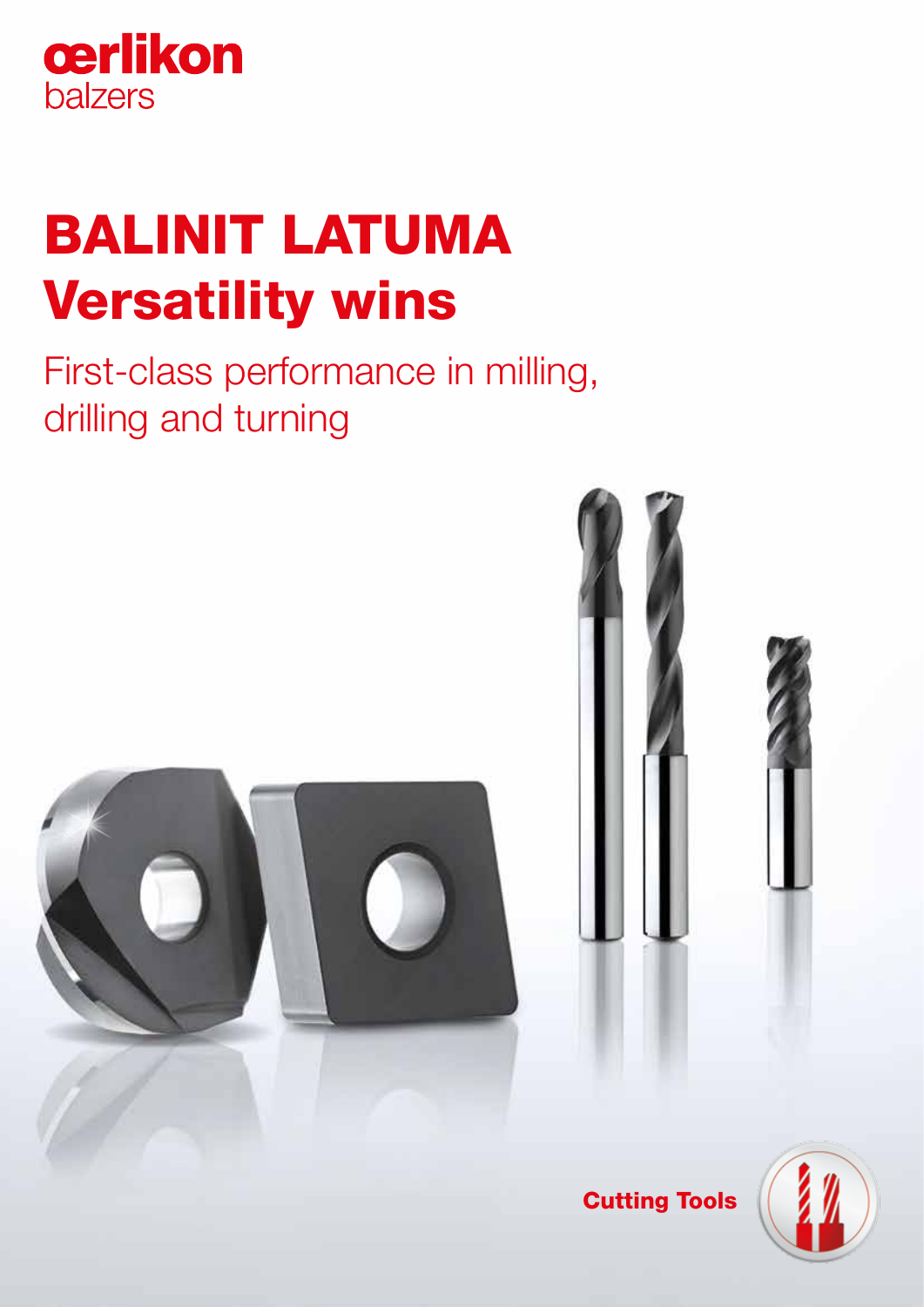## BALINIT LATUMA Make your machining operations a model for success

Tool manufacturers, mechanical engineering, the aircraft industry and reconditioners can look forward to even more versatility and performance. With BALINIT® LATUMA, developed on the basis of the BALINIT® coatings FUTURA NANO and X.CEED, it offers you decisive advantages. Not only is the machining and use of a wide variety of challenging materials even more productive now, the

process reliability under difficult working conditions is also increased at the same time. Employ this coating solution for indexable inserts and shank-type tools – take your metal processing business to new levels of success with BALINIT® LATUMA. Oerlikon Balzers, a global technology leader in hard coatings, helps you on the way.

## Top coating properties lead to top results

| <b>OPTIMIZED PERFORMANCE</b>                      |  |                                                       |  |  |  |  |
|---------------------------------------------------|--|-------------------------------------------------------|--|--|--|--|
| The latest in source technology                   |  | <b>Optimized layer structure and layer surface</b>    |  |  |  |  |
| High aluminium content                            |  | <b>Superior oxidation resistance and hot hardness</b> |  |  |  |  |
| Outstanding chemical stability                    |  | <b>Optimal crater wear resistance</b>                 |  |  |  |  |
| Balancing of residual stress and coating hardness |  | <b>Broad application range</b>                        |  |  |  |  |
| Optimized thermal shock resistance                |  | <b>Ideal for wet and dry machining</b>                |  |  |  |  |
| High cutting speeds and feed rates                |  | <b>Enhanced productivity</b>                          |  |  |  |  |

## BALINIT® LATUMA

More productivity, process reliability and efficiency in machining operations

## Rely on a tool coating with application versatility

Milling and turning with indexable inserts

#### Milling in

- Stainless steel, HRSA
- Cast iron
- Steel
- Turning in
- Stainless steel for finishing operations

Milling with carbide and HSS end mills

### Milling in

- Stainless steel, HRSA
- Cast iron
- Difficult-to-machine tool steels and high-alloy steels
- High-strength, hardened steels

Drilling with carbide and HSS drills

#### Drilling in

- Stainless steel, HRSA
- Cast iron
- Difficult-to-machine tool steels and high-alloy steels
- High-strength, hardened steels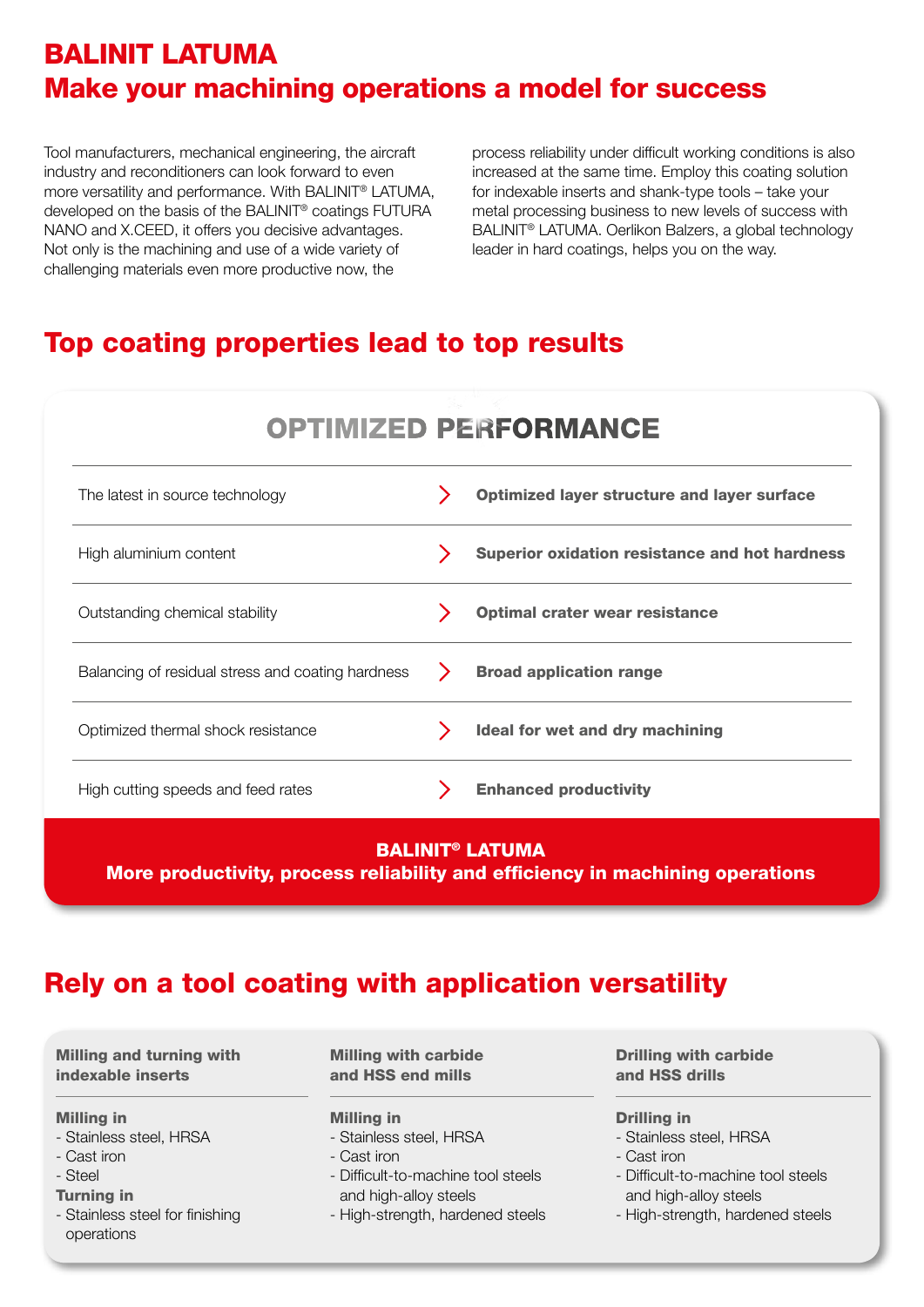## Convincing results with the use of BALINIT LATUMA coatings on indexable inserts and end mills





## Milling in hot-working steel



|  | <b>Workpiec</b> |  |
|--|-----------------|--|
|  |                 |  |
|  |                 |  |

**Cutting data** 

(AISI H13, SKD61), 45 HRC (AISI 1045, S45C)  $\epsilon$  Steel 1.2344

 $v_{0} = 180$  m/min  $f = 0.1$  mm/rev  $a_{\rm p} = 10 \text{ mm}$  $a_e = 0.5$  mm  $V_{\text{B}} = 0.10 \text{ mm}$ Emulsion

**Source C**oerlikon Balzers cutting laboratory **Tool manufacturer** 

### Drilling in steel



#### Tool Carbide end mill, Ø 10 mm Carbide drill, Ø 6,0 mm

Steel 1.0503 (AISI 1045, S45C)  $v_c = 80$  m/min  $f_{*} = 0.25$  mm/rev

 $L_{D} = 4 \times D$  $VB = 0.15$  mm

#### Emulsion